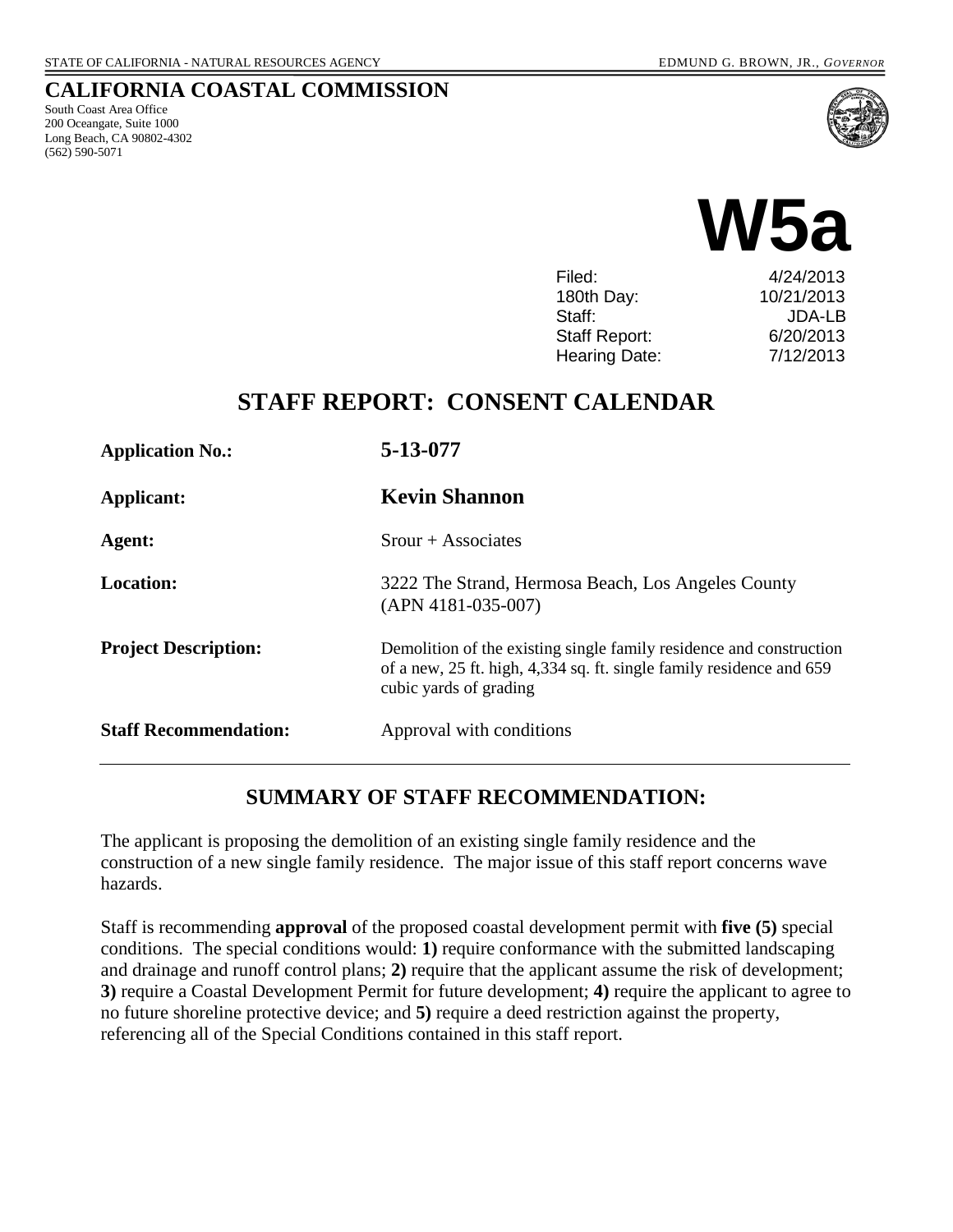# **TABLE OF CONTENTS**

| $\mathbf{I}$ .        |    |  |
|-----------------------|----|--|
| II.                   |    |  |
| III.                  |    |  |
| $\mathbf{IV}_{\cdot}$ |    |  |
|                       |    |  |
|                       | B. |  |
|                       |    |  |
|                       | D. |  |
|                       | E. |  |
|                       | F. |  |
|                       | G. |  |
|                       | Н. |  |

## **APPENDICES**

Appendix A - Substantive File Documents

### **EXHIBITS**

Exhibit 1 - Vicinity Map Exhibit  $2 - \text{Site Plan}$ Exhibit  $3$  – Elevations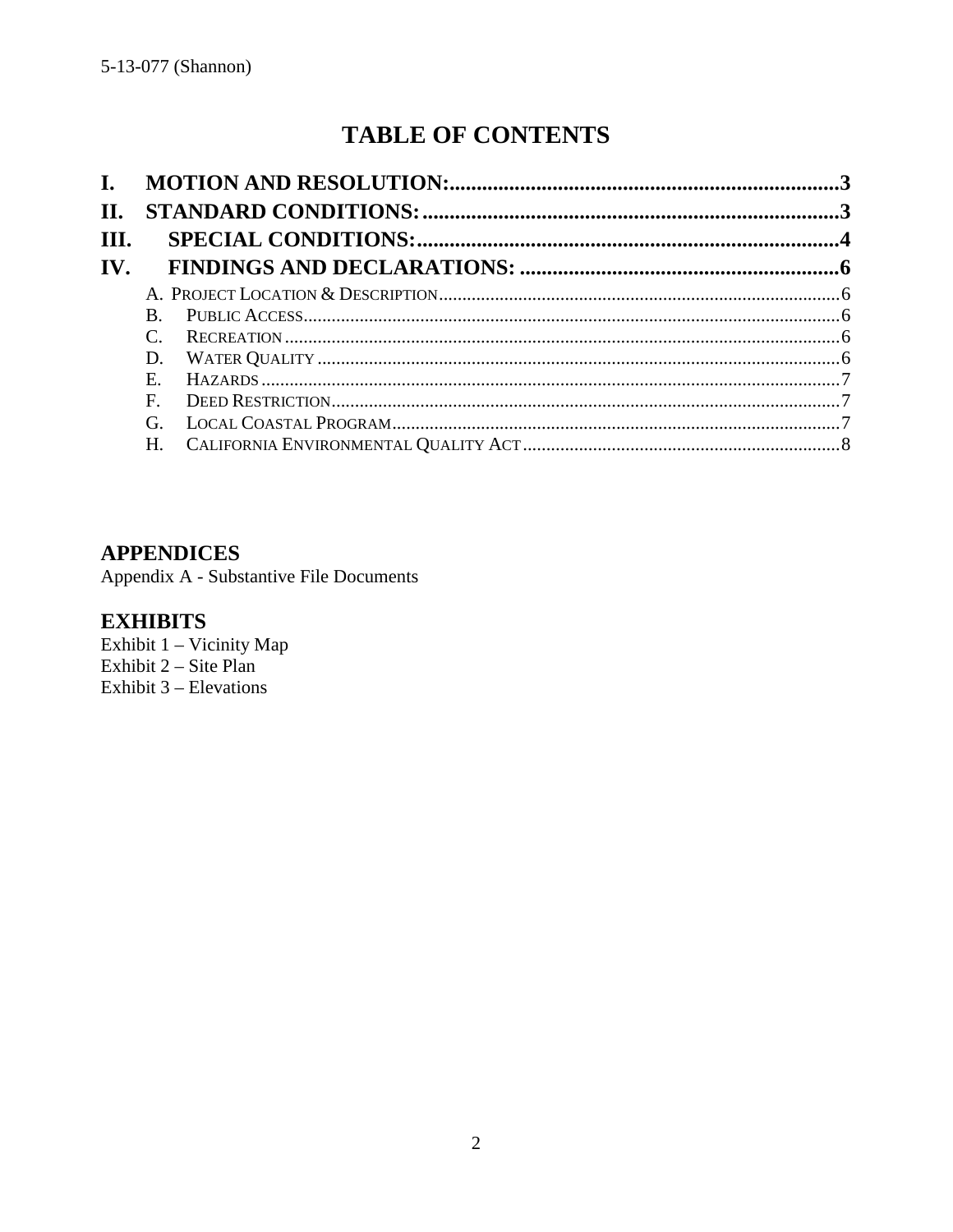### <span id="page-2-0"></span>**I. MOTION AND RESOLUTION:**

#### **Motion:**

*I move that the Commission approve the coastal development permit applications included on the consent calendar in accordance with the staff recommendations.*

Staff recommends a **YES** vote. Passage of this motion will result in approval of all of the permits included on the consent calendar. The motion passes only by affirmative vote of a majority of the Commissioners present.

#### **Resolution:**

*The Commission hereby approves a coastal development permit for the proposed development and adopts the findings set forth below on grounds that the development as conditioned will be in conformity with the policies of Chapter 3 of the Coastal Act and will not prejudice the ability of the local government having jurisdiction over the area to prepare a Local Coastal Program conforming to the provisions of Chapter 3. Approval of the permit complies with the California Environmental Quality Act because either 1) feasible mitigation measures and/or alternatives have been incorporated to substantially lessen any significant adverse effects of the development on the environment, or 2) there are no further feasible mitigation measures or alternatives that would substantially lessen any significant adverse impacts of the development on the environment.*

### <span id="page-2-1"></span>**II. STANDARD CONDITIONS:**

This permit is granted subject to the following standard conditions:

- 1. **Notice of Receipt and Acknowledgment**. The permit is not valid and development shall not commence until a copy of the permit, signed by the permittee or authorized agent, acknowledging receipt of the permit and acceptance of the terms and conditions, is returned to the Commission office.
- 2. **Expiration.** If development has not commenced, the permit will expire two years from the date on which the Commission voted on the application. Development shall be pursued in a diligent manner and completed in a reasonable period of time. Application for extension of the permit must be made prior to the expiration date.
- 3. **Interpretation.** Any questions of intent of interpretation of any condition will be resolved by the Executive Director or the Commission.
- 4. **Assignment.** The permit may be assigned to any qualified person, provided assignee files with the Commission an affidavit accepting all terms and conditions of the permit.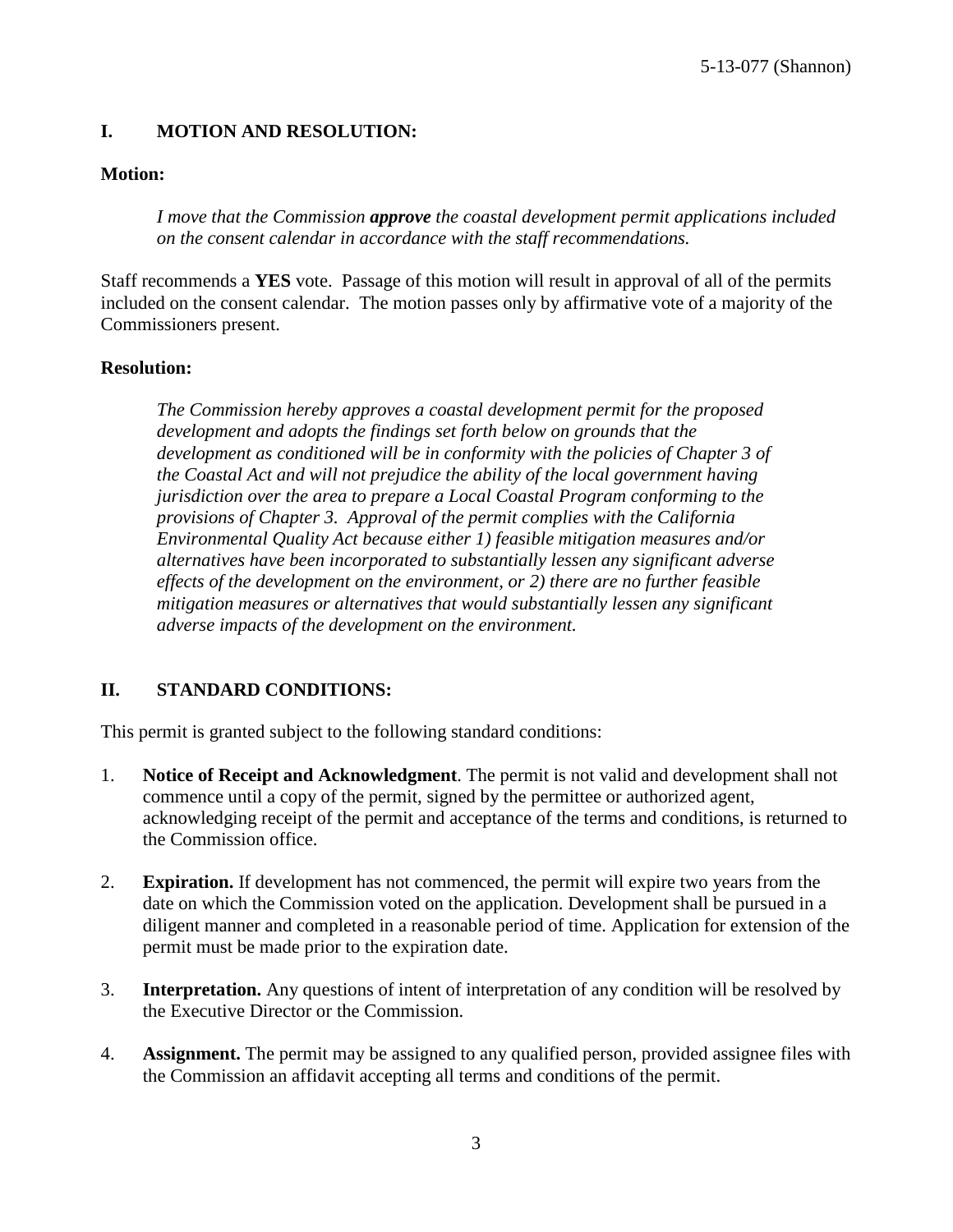5. **Terms and Conditions Run with the Land.** These terms and conditions shall be perpetual, and it is the intention of the Commission and the permittee to bind all future owners and possessors of the subject property to the terms and conditions.

### <span id="page-3-0"></span>**III. SPECIAL CONDITIONS:**

This permit is granted subject to the following special conditions:

#### **1. Water Quality, Drainage and Landscaping Plans.**

A. The applicant shall conform to the drainage and run-off control plan received on March 22, 2013 showing roof drainage and runoff from all impervious areas directed to landscaped areas, infiltration pit, or permeable concrete wherever possible. Vegetated landscaped areas shall only consist of native plants or non-native drought tolerant plants, which are non-invasive. No plant species listed as problematic and/or invasive by the California Native Plant Society, the California Exotic Pest Plant Council, or as may be identified from time to time by the State of California shall be employed or allowed to naturalize or persist on the site. No plant species listed as a 'noxious weed' by the State of California or the U.S. Federal Government shall be utilized within the property. The applicant shall incorporate Best Management Practices (BMPs) into the construction and post-construction phases of the subject development.

B. The permittee shall undertake development in accordance with the approved final landscaping and drainage plans. Any proposed changes to the approved plan shall be reported to the Executive Director. No changes to the approved plan shall occur without a Commission amendment to this coastal development permit unless the Executive Director determines that no amendment is legally required.

- **2. Assumption of Risk, Waiver of Liability and Indemnity.** By acceptance of this permit, the applicant acknowledges and agrees (i) that the site may be subject to hazards from flooding, sea level rise, erosion and wave uprush; (ii) to assume the risks to the applicant and the property that is the subject of this permit of injury and damage from such hazards in connection with this permitted development; (iii) to unconditionally waive any claim of damage or liability against the Commission, its officers, agents, and employees for injury or damage from such hazards; and (iv) to indemnify and hold harmless the Commission, its officers, agents, and employees with respect to the Commission's approval of the project against any and all liability, claims, demands, damages, costs (including costs and fees incurred in defense of such claims), expenses, and amounts paid in settlement arising from any injury or damage due to such hazards.
	- **3. Future Development.** This permit is only for the development described in Coastal Development Permit No. 5-13-077. Pursuant to Title 14 California Code of Regulations section 13250(b)(6), the exemptions otherwise provided in Public Resources Code section 30610(b) shall not apply to the development governed by the coastal development permit No. 5-13-077. Accordingly, any future improvements to the structure authorized by this permit shall require an amendment to Permit No. 5-13-077 from the Commission or shall require an additional coastal development permit from the Commission or from the applicable certified local government.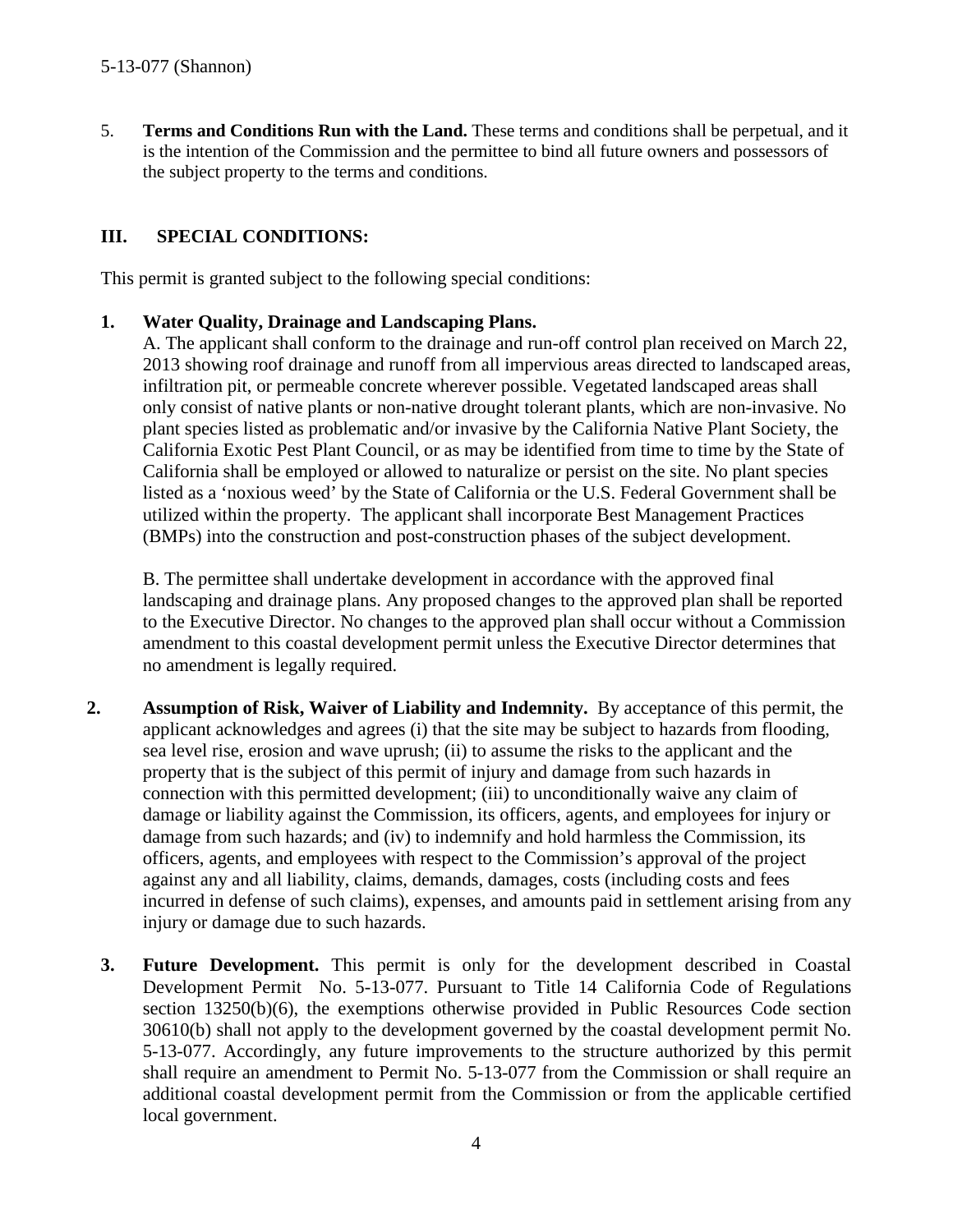5-13-077 (Shannon)

#### **4. No Future Shoreline Protective Device**

A. By acceptance of this permit, the applicant agrees, on behalf of himself and all other successors and assigns, that no shoreline protective device(s) shall ever be constructed to protect the development approved pursuant to Coastal Development Permit No. 5-13-077 including, but not limited to, the residence, garage, foundations, and patio, and any future improvements, in the event that the development is threatened with damage or destruction from waves, erosion, sea level rise, storm conditions or other natural hazards in the future. By acceptance of this permit, the applicant hereby waives, on behalf of himself and all successors and assigns, any rights to construct such devices that may exist under Public Resources Code Section 30235.

B. By acceptance of this permit, the applicant further agrees, on behalf of himself and all successors and assigns, that the landowner(s) shall remove the development authorized by this permit, including the residence, garage, foundations, and patio if any government agency has ordered that the structure is not to be occupied due to any of the hazards identified above. In the event that portions of the development fall to the beach before they are removed, the landowner(s) shall remove all recoverable debris associated with the development from the beach and ocean and lawfully dispose of the material in an approved disposal site. Such removal shall require a coastal development permit.

5. **Deed Restriction.** PRIOR TO ISSUANCE OF THIS COASTAL DEVELOPMENT PERMIT (5-13-077), the applicant shall submit to the Executive Director for review and approval documentation demonstrating that the applicant has executed and recorded against the parcel(s) governed by this permit a deed restriction, in a form and content acceptable to the Executive Director: (1) indicating that, pursuant to this permit, the California Coastal Commission has authorized development on the subject property, subject to terms and conditions that restrict the use and enjoyment of that property; and (2) imposing the Special Conditions of this permit, as covenants, conditions and restrictions on the use and enjoyment of the Property. The deed restriction shall include a legal description of the entire parcel or parcels governed by this permit. The deed restriction shall also indicate that, in the event of an extinguishment or termination of the deed restriction for any reason, the terms and conditions of this permit, shall continue to restrict the use and enjoyment of the subject property so long as either this permit or the development it authorizes, or any part, modification, or amendment thereof, remains in existence on or with respect to the subject property.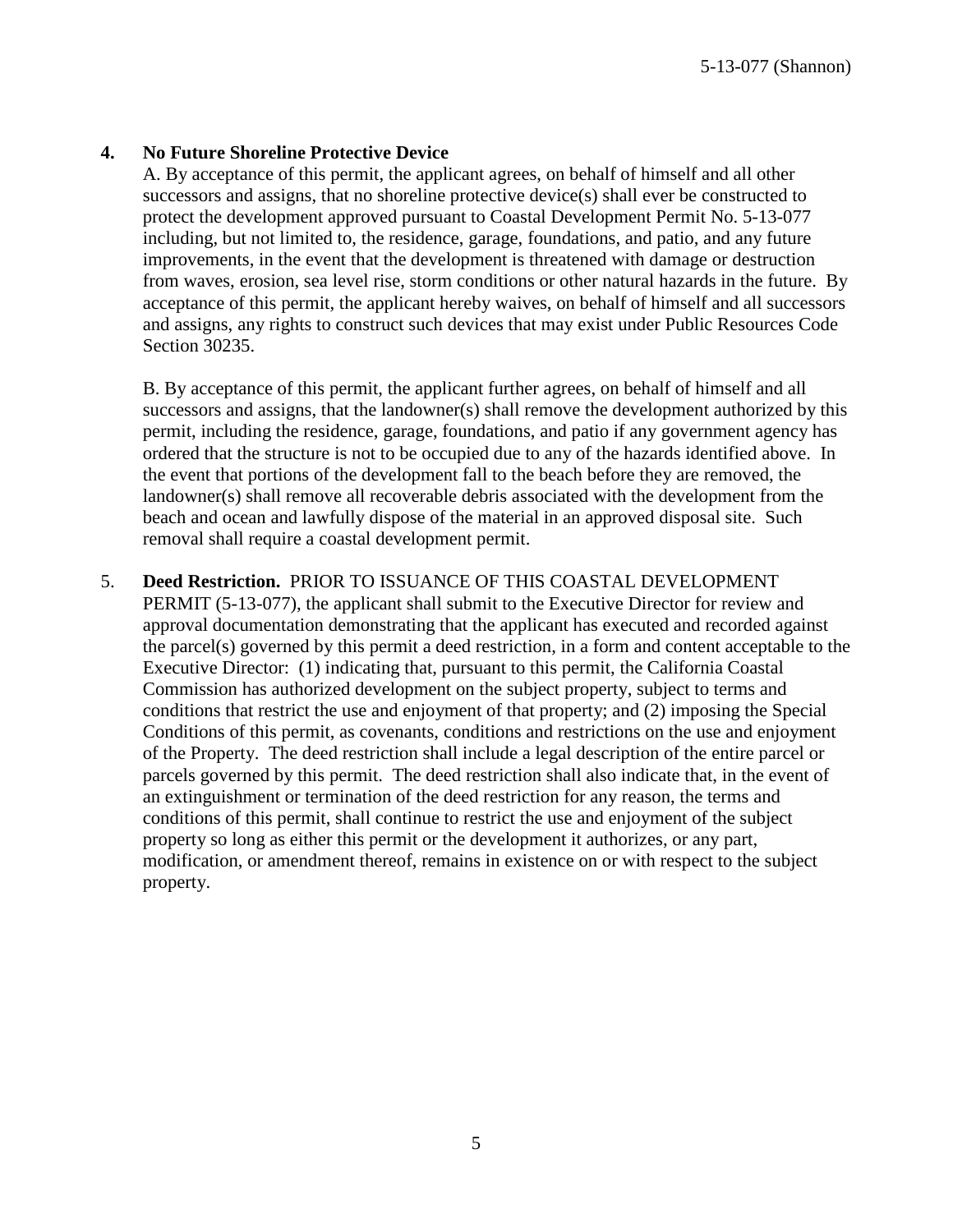### <span id="page-5-0"></span>**IV. FINDINGS AND DECLARATIONS:**

#### <span id="page-5-1"></span>**A. Project Location & Description**

The proposed development consists of the demolition of the existing single family residence, and construction of a new, 25 foot high, 4,334 sq ft. single family residence. The proposed residence will have two stories, a basement, and roof deck. The project includes 659 cubic yards of cut, which will be exported to a commercial dump site located outside of the Coastal Zone. On-site parking for the proposed single family residence will be provided by two covered and one open parking spaces. The subject site is located at 3222 The Strand, within the City of Hermosa Beach, Los Angeles County. The site is a relatively level beachfront lot located between the first public road and the sea. This 2,450 square foot lot is located on the inland side of The Strand, an improved public right-of-way that separates the residential development from the public beach. The Strand is used by both residents and visitors for recreational purposes (walking, jogging, biking, etc.) and to access the shoreline. The Strand extends for approximately 4 miles, from 45th Street (the border between El Segundo and Manhattan Beach) to Herondo Street (the border between Hermosa Beach and Redondo Beach). The proposed project is located within an existing urban residential area, located about 1 mile north of the Hermosa Beach Pier, and about 0.1 miles away from the northern boundary of the City. There is an approximately 375-foot wide sandy beach between the subject property and the mean high tide line. Vertical public access to this beach is available to pedestrians via public right-of-way at the western end of Longfellow Ave, located approximately 100 feet to the south of the subject property, (Exhibit No. 1).

The City has reviewed the proposed project and found it consistent with local zoning requirements, as evidenced by their Approval-In-Concept, dated March 13, 2013. The proposed project conforms to the certified LUP 25-foot height limit for R-1 zoned, low density residential, and conforms to the setback limits for front, rear and side yards.

## <span id="page-5-2"></span>**B. Public Access**

The proposed development will not affect the public's ability to gain access to, and/or to make use of, the coast and nearby recreational facilities. Therefore, as proposed the development conforms with Sections 30210 through 30214, Sections 30220 through 30224, and 30252 of the Coastal Act.

## <span id="page-5-3"></span>**C. Recreation**

The proposed development, as submitted, does not interfere with public recreational use of coastal resources and conforms with Sections 30210 through 30214 and Sections 30220 through 30223 of the Coastal Act regarding the promotion of public recreational opportunities.

## <span id="page-5-4"></span>**D. Water Quality**

The proposed development has a potential to increase the volume and intensity of runoff from the site and impact coastal water quality. The Commission has typically required new residences located along The Strand to incorporate measures designed to infiltrate runoff on-site wherever possible, to minimize the impacts of the project to coastal waters. The applicant has proposed to direct roof runoff to an infiltration pit, landscaping areas, and permeable concrete prior to discharge to the public storm drain system. Therefore, the development, as proposed and as conditioned,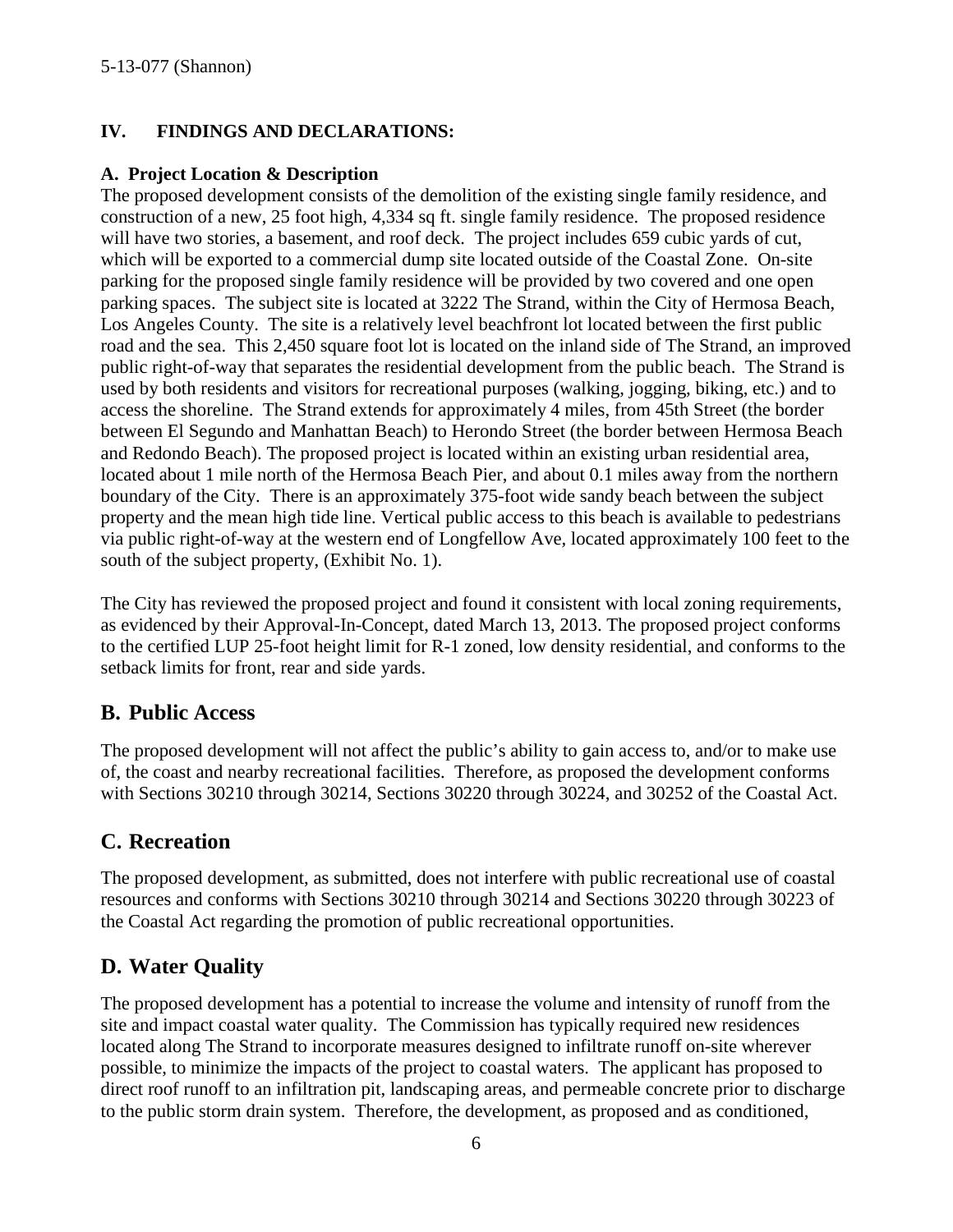incorporates design features to minimize the infiltration of water and the effect of construction and post-construction activities on the marine environment. Therefore, the Commission finds that the proposed development, as conditioned, conforms with Sections 30230 and 30231 of the Coastal Act regarding the protection of water quality to promote the biological productivity of coastal waters and to protect human health.

### <span id="page-6-0"></span>**E. Hazards**

The applicant provided a Wave Uprush Study for the subject property, as is consistently required by the Commission for shoreline development in southern Los Angeles County and Orange County. The Wave Uprush Study was prepared by Geosoils, Inc. and is dated March 3, 2013. The analysis describes the subject beach as a stable beach and concludes that the proposed development exists landward of the storm wave uprush limit, and therefore will not require any seawall or other shoreline protective device.

Development adjacent to the ocean is inherently hazardous. Development which may require a protective device in the future cannot be allowed due to the adverse impacts such devices have upon, among other things, public access, visual resources and shoreline processes. To minimize the project's impact on shoreline processes, and to minimize risks to life and property, the development has been conditioned to: require a drainage and runoff control plan to direct, treat, and minimize the flow of water offsite; prohibit construction of protective devices (such as a seawall) in the future; and to require that the landowner and any successor-in-interest assume the risk of undertaking the development. As conditioned, the Commission finds that the development conforms to the requirements of Sections 30235 and 30253 of the Coastal Act regarding the siting of development in hazardous locations.

### <span id="page-6-1"></span>**F. Deed Restriction**

To ensure that any prospective future owners of the property are made aware of the applicability of the conditions of this permit, the Commission imposes one additional condition requiring that the property owner record a deed restriction against the property, referencing all of the above Special Conditions of this permit and imposing them as covenants, conditions and restrictions on the use and enjoyment of the Property. Thus, as conditioned, this permit ensures that any prospective future owner will receive actual notice of the restrictions and/or obligations imposed on the use and enjoyment of the land in connection with the authorized development, including the risks of the development and/or hazards to which the site is subject, and the Commission's immunity from liability.

## <span id="page-6-2"></span>**G. Local Coastal Program**

Coastal Act section 30604(a) states that, prior to certification of a local coastal program ("LCP"), a coastal development permit can only be issued upon a finding that the proposed development is in conformity with Chapter 3 of the Act and that the permitted development will not prejudice the ability of the local government to prepare an LCP that is in conformity with Chapter 3. The Land Use Plan for Hermosa Beach was effectively certified on April 21, 1982, however, as stated, the Coastal Act is the standard of review for this project. As conditioned, the proposed development is consistent with Chapter 3 of the Coastal Act and with the certified Land Use Plan for the area.